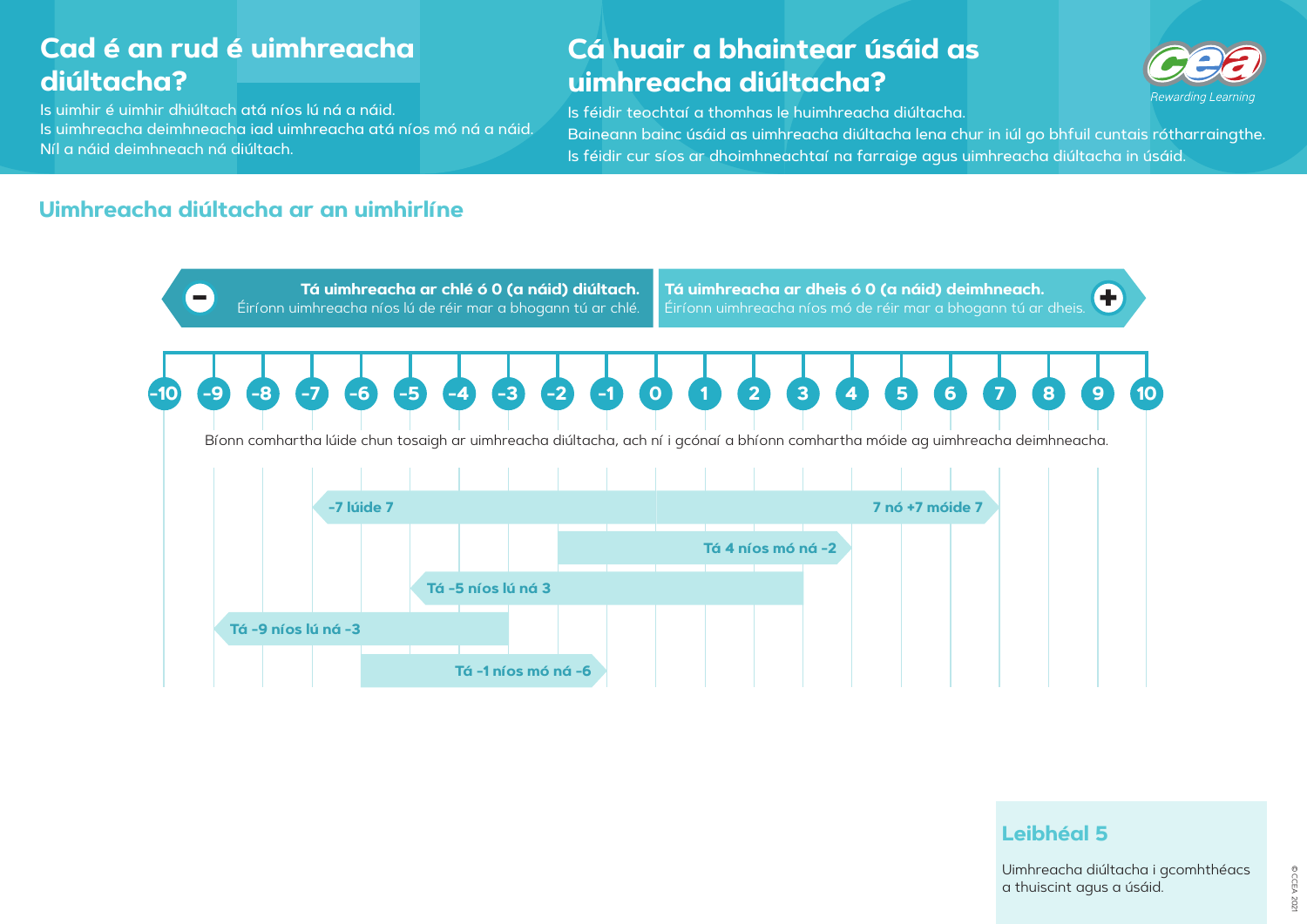Is uimhir é uimhir dhiúltach atá níos lú ná a náid. Is uimhreacha deimhneacha iad uimhreacha atá níos mó ná a náid. Níl a náid deimhneach ná diúltach.

### **Cá huair a bhaintear úsáid as uimhreacha diúltacha?**



Is féidir teochtaí a thomhas le huimhreachaarding Learning diúltacha. Baineann bainc úsáid as uimhreacha diúltacha lena chur in iúl go bhfuil cuntais rótharraingthe. Is féidir cur síos ar dhoimhneachtaí na farraige agus uimhreacha diúltacha in úsáid.

# **Uimhreacha diúltacha maidir le teocht**

Tá an mheánteocht i mBaile Átha Cliath 5˚ i Mí Eanáir. Tá an mheánteocht in Osló -4 i Mí Eanáir.



Cad é an difir sa mheánteocht idir an dá chathair?

- 1. Faigh 5 agus -4 ar an uimhirlíne.
- 2. Déan cuntas ar na céimeanna ó 5 go 0 agus ansin ó 0 go -4 agus suimigh iad le chéile: 5 + 4 = 9
- 3. Déan taifead ar an tsuim iomlán, 9˚. Seo an difir sa teocht.

# **Uimhreacha diúltacha i gcomhthéacs leibhéal na farraige**

**Tá leibhéal na farraige ina bhonnleibhéal le hairdí talún agus doimhneachtaí farraige a thomhas.**

- **• Tá an bonnleibhéal (leibhéal na farraige) a náid.**
- **• Is uimhreacha deimhneacha iad airdí thar leibhéal na farraige.**
- **• Is uimhreacha diúltacha iad doimhneachtaí faoi leibhéal na farraige.**

#### **Sampla**

Ta Sliabh Everest ar an tsliabh is airde ar domhan agus é 8848m os cionn leibhéal na farraige. Tá an Trinse Mariana ar an phointe is ísle ar domhan agus é 10 994m faoi leibhéal na farraige.

#### **Cad é an difir in airde eatarthu?**

Sliabh Everest: +8848 mTrinse Mariana: -10 994 m Tá an difir in airde 8848 + 10 994 = **19 842 m** Sin beagnach 20 km.

# **Uimhreacha diúltacha in iarmhéideanna bainc**

**Tá £35 phunt ag Hannah ina cuntas bainc. Caitheann sí £60 ar phéire géine.**

#### **Cad é a hiarmhéid ina cuntas bainc?**

Chaith Hannah £25 (£60 - £35) níos mó ná mar a bhí ina cuntas, mar sin de tá £25 ag an bhanc uirthi. Tá a hiarmhéid anois - £25.

**Ar an lá arna mhárach cuireann Hannah £100 isteach ina cuntas.** 

#### **Cad é a hiarmhéid anois?**

Bhí £25 ag an bhanc uirthi, ach anois tá £75 ina cuntas (£100- £25). £75 a hiarmhéid anois.

### **Leibhéal 5**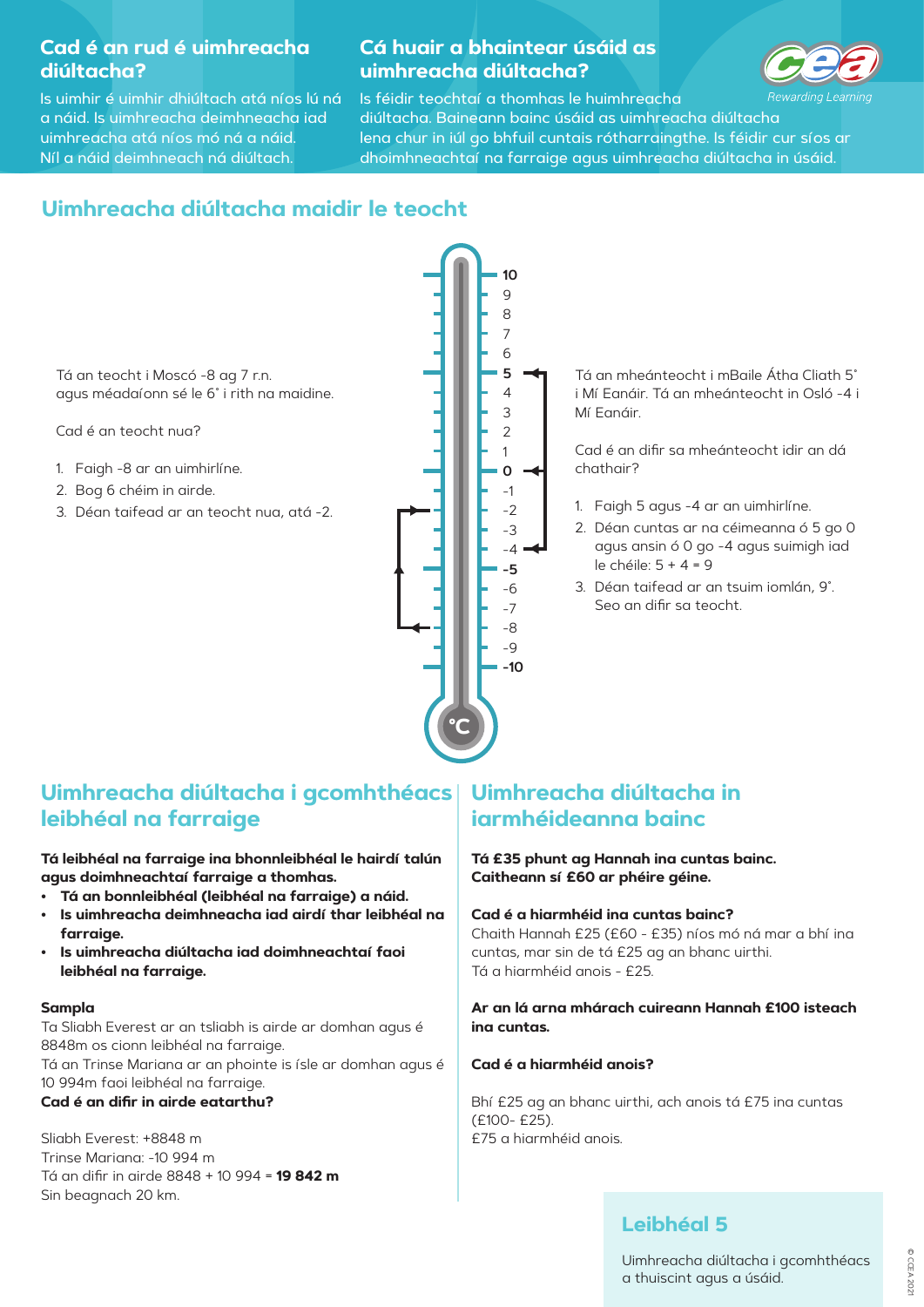Is uimhir é uimhir dhiúltach atá níos lú ná a náid. Is uimhreacha deimhneacha iad uimhreacha atá níos mó ná a náid. Níl a náid deimhneach ná diúltach.

### **Cá huair a bhaintear úsáid as uimhreacha diúltacha?**



Is féidir teochtaí a thomhas le huimhreacha ewarding Learning diúltacha. Baineann bainc úsáid as uimhreacha diúltacha lena chur in iúl go bhfuil cuntais rótharraingthe. Is féidir cur síos ar dhoimhneachtaí na farraige agus uimhreacha diúltacha in úsáid.

# **Is féidir uimhirlíne nó ríomha úsáid le huimhreacha diúltacha a shuimiú**

### **Sampla: Oibrigh amach -6 + 8**

### **Sampla: Oibrigh amach -4 + -5**



### **Sampla: Oibrigh amach 4 - 7**

**NÓ**

#### **Ag úsáid uimhirlíne**

**Ag úsáid uimhirlíne** 

Aimsigh - 6 ar an uimhirlíne. Bog 8 gcéim sa treo dheimhneach (ar dheis). **2 (+2) an freagra**

Aimsigh 4 ar an uimhirlíne. Bog 7 gcéim sa treo dhiúltach (ar chlé). **-3 an freagra**

#### **Ag ríomh**

Is féidir seo a athscríobh mar +8-6 $+8 - 6 = 8 - 6$  $8 - 6 = 2$ Bhí comhartha deimhneach ag 8 ar dtús. **2 an freagra**

# **NÓAg úsáid uimhirlíne** Aimsigh - 4 ar an uimhirlíne Bog 5 chéim sa treo diúltach (ar chlé) **-9 an freagra -10 -9 -8 -7 -6 -5 -4 -3 -2 -1 0 1 2**



#### **Ag ríomh**

Tabhair neamhaird ar na comharthaí agus suimigh 4 agus 5 le chéile 4 + 5 = 9 Cuir an comhartha diúltach isteach sa fhreagra **-9 an freagra**

#### **Ag ríomh**

Is féidir seo a athscríobh mar – 7 + 4 Tabhair neamhaird ar na comharthaí agus dealaigh 4 ó 7 7 – 4 = 3 Bhí comhartha diúltach ag 7 ar dtús **-3 an freagra**

#### **-7 -6 -5 -4 -3 -2 -1 0 1 2 3 4 5**

### **Leibhéal 5**

Uimhreacha diúltacha i gcomhthéacs a thuiscint agus a úsáid.

#### **Nuair a shuimítear uimhir dheimhneach agus uimhir dhiúltach:**

- Tabhair neamhaird ar na comharthaí agus dealaigh an uimhir is lú ón uimhir is mó
- Amharc siar ar an chomhartha a bhí ag an uimhir is mó
- Cuir an chomhartha seo sa fhreagra

#### **Uimhir dhiúltach a shuimiú le huimhir dheimhneach:**

- Tabhair neamhaird ar na comharthaí agus suimigh na huimhreacha
- Cuir an comhartha diúltach isteach sa fhreagra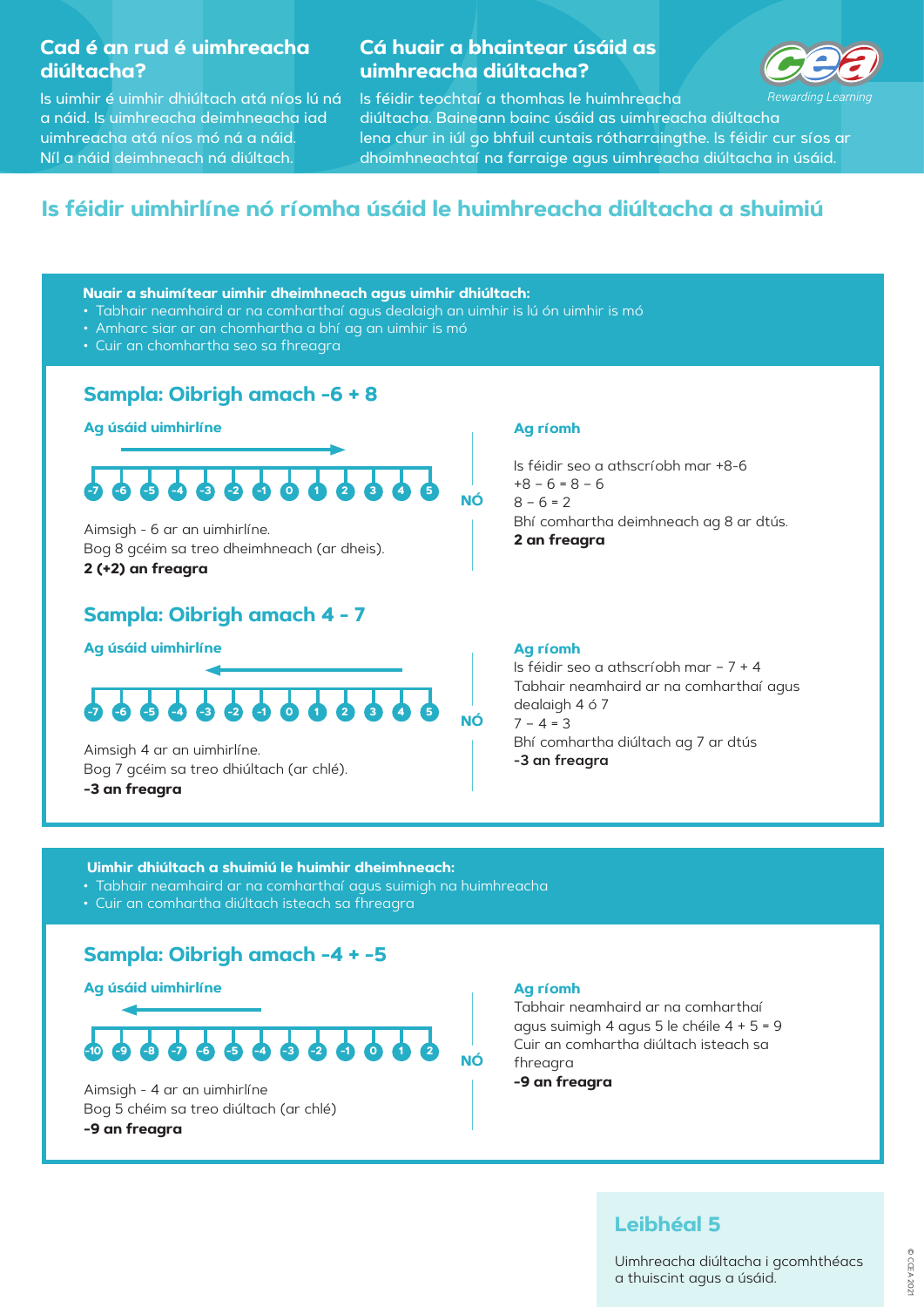Is uimhir é uimhir dhiúltach atá níos lú ná a náid. Is uimhreacha deimhneacha iad uimhreacha atá níos mó ná a náid. Níl a náid deimhneach ná diúltach.

### **Cá huair a bhaintear úsáid as uimhreacha diúltacha?**



Is féidir teochtaí a thomhas le huimhreacha varding Learning diúltacha. Baineann bainc úsáid as uimhreacha diúltachalena chur in iúl go bhfuil cuntais rótharraingthe. Is féidir cur síos ar dhoimhneachtaí na farraige agus uimhreacha diúltacha in úsáid.

**Suimigh 5 le 3**  $3 + (+5) = 3 + +5$  $= 3 + 5 = 8$ 

**Dealaigh -5 ó 3**  $3 - (-5) = 3 - (-5)$  $= 3 + 5 = 8$  **Má bhíonn na comharthaí difriúilcuir comhartha – ina áit sin.**

**Más ionann na comharthaí, cuir comhartha + ina áit sin.**

£50 + -£9.45 + +£26.13 + +£18.70 + -£30.38 =  $50 - 9.45 + 26.13 + 18.7 - 30.38 = 55$ 

# **Suimiú agus dealú le huimhreacha diúltacha**

**I ríomhanna ina bhfuil uimhreacha diúltacha, is féidir le dhá chomhartha a bheith taobh le taobh.**

**Suimigh -5 le 3**  $3 + (-5) = 3 + (-5)$ = 3 - 5 **= -2**

**Dealaigh +5 ó 3**  $3 - (+5) = 3 - +5$ = 3 - 5 **= -2**

#### **an t-iarmhéid iomlán anois?**

**£55** iarmhéid iomlán bainc.

 $(-3) + (-2) + 5 + 4 + (-2) + 1$  $-3 - 2 + 5 + 4 - 2 + 1 = 3$ 

Meán =  $3 \div 6 = 0.5$ 

| Nuair atá dhá chomhartha taobh le taobh ba chóir na rialacha seo a úsáid.                          |                                                                       |  |  |  |
|----------------------------------------------------------------------------------------------------|-----------------------------------------------------------------------|--|--|--|
| $+$ agus $+$ = $+$                                                                                 |                                                                       |  |  |  |
| $+$ agus - = -                                                                                     |                                                                       |  |  |  |
| $-$ agus $+$ = $-$                                                                                 |                                                                       |  |  |  |
| $-$ agus $-$ = $+$                                                                                 |                                                                       |  |  |  |
| Is féidir na rialacha a úsáid le ríomhanna níos casta.                                             |                                                                       |  |  |  |
| $= 7 + -1 - -4$ $= 7 - 1 + 4$ $= 6 + 4 = 10$<br>$7 + (-1) - (-4)$                                  |                                                                       |  |  |  |
| $-8 + (-4) - (-3) + (-2) - 7$ = $-8 + -4 - -3 + (-2) - 7$ = $-8 - 4 + 3 - 2 - 7$ = $-21 + 3 = -18$ |                                                                       |  |  |  |
|                                                                                                    |                                                                       |  |  |  |
| Léiríonn ráiteas bainc na hiarmhéideanna sochair<br>agus iarmhéideanna dochair a leanas:           | Seo a leanas na teochtaí ag meán oíche ar shé lá<br>as deis a chéile: |  |  |  |
| $-E9.45, +E26.13, +E18.70, -E30.38$                                                                | -3 °C, -2 °C, 5 °C, 4 °C, -2 °C agus 1 °C                             |  |  |  |
| Má bhí £50 san iarmhéid bainc ag an tús, cad é                                                     | Cad é an mheánteocht?                                                 |  |  |  |

**0.5˚C** an mheánteocht a bhí ann.

# **Rialacha suimithe agus dealaithe le huimhreacha diúltacha**

#### **Leibhéal 5**